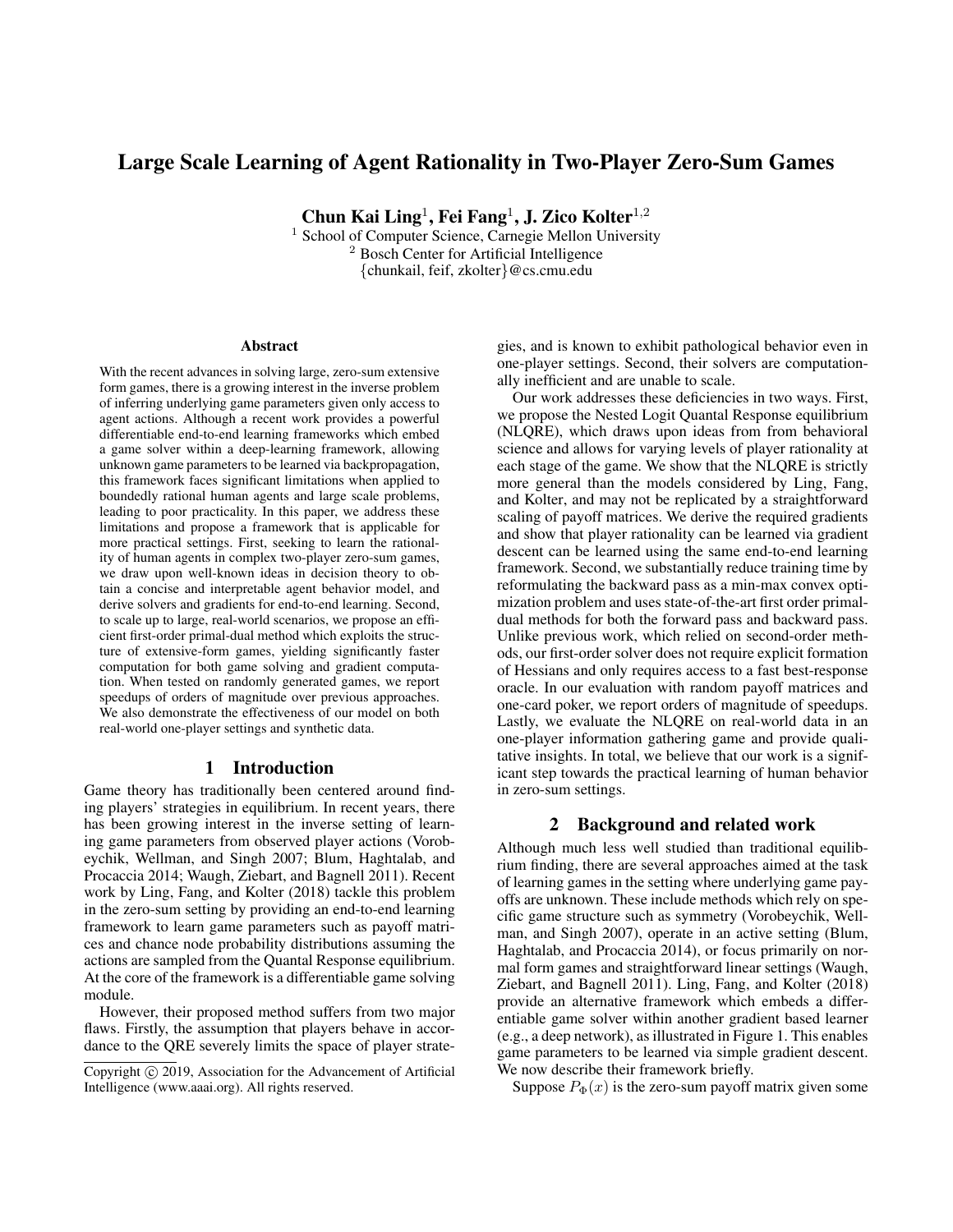

Figure 1: The framework used by Ling, Fang, and Kolter

features x and game parameters  $\Phi$  which we wish to learn. The game solver takes in  $P_{\Phi}(x)$  and outputs the QRE  $(u, v)$ , which correspond to mixed strategies of the min and max player. During training, the log loss  $L(a, u, v)$  of the solver's predicted strategies is computed against observed actions a. The game parameters  $\Phi$  are then optimized by minimizing L. This is performed by propagating gradients backwards through the game solver and performing gradient descent, where the required gradients for the backward pass are readily derived by using the implicit function theorem. The training phase is summarized in Algorithm 1. We will now touch on two key ideas from decision and game theory, which will eventually culminate in the proposed NLQRE.

Algorithm 1: Learning game parameters Φ using SGD **Input:** training data  $\{(x^{(i)}, a^{(i)})\}$ , learning rate  $\eta$ ,  $\Phi_{\text{init}}$ for *ep in*  $\{0, \ldots, ep_{max}\}\$  do Sample  $(x^{(i)}, a^{(i)})$  from training data; Forward pass: Compute  $P_{\Phi}(x^{(i)})$ , QRE  $(u, v)$  and loss  $L(a^{(i)}, u, v);$ Backward pass: Compute gradients  $\nabla_u L, \nabla_v L, \nabla_P L, \nabla_{\Phi} L;$ Update parameters:  $\Phi \leftarrow \Phi - \eta \nabla_{\Phi} L$ ; end

#### 2.1 Nested-logit choice models

One of the fundamental research problems in behavioral science is to mathematically model seemingly irrational (or non-utility maximizing) human behavior. Among the most important models is the class of the random utility models (RUM) (Thurstone 1927). The Logit model<sup>1</sup> is the most notable RUM, where given a set of alternatives  $A$  each with (known) utility  $U_a$ , the probability that alternative  $a$  is picked is  $u_a^* = \frac{\exp(U_a)}{\sum_{a' \in A} \exp(V_a)}$  $\frac{\exp(\mathcal{U}_a)}{\omega' \in \mathcal{A}} \frac{\exp(\mathcal{U}_{a'})}{\exp(\mathcal{U}_{a'})}$ . It is equivalent to the probability that alternative  $a$  has highest utility under Gumbel noise, i.e.,  $u_a^* = \mathbb{P}(\arg \max_{a'} (U_{a'} + \epsilon_{a'}) = a)$ , where  $\epsilon_{a'}$ are i.i.d. Gumbel distributed.

However, the logit model suffers from limitations. This includes classic 'red and blue bus' pathologies<sup>2</sup> (Luce 2012)

which restrict the class of behaviors permitted. Specifically, logit models obey the property of *independence of irrelevant alternatives*, which does not take into account cases when alternatives are 'qualitatively' similar.

*Nested-logit* (NL) models (Train 2009) address this limitation by grouping fundamentally similar alternatives together and allows for correlations between  $\epsilon$ 's belonging to the same group. In a two-level NL model,  $A$  is divided into  $K$  disjoint clusters, with alternatives  $a$  belonging to cluster  $k(a)$  chosen with probability

$$
u_a^* \propto \exp\left(U_a/\lambda_{k(a)}\right) \left(\sum_{a' \in k(a)} \exp\left(U_{a'}/\lambda_{k(a)}\right)\right)^{\lambda_{k(a)}-1},
$$

where  $\lambda$ 's are parameters governing noise correlation. These probabilities may be interpreted as a two-stage decision making process: in the first stage, a cluster is chosen, and in the second stage, the specific action is selected based on (scaled) softmax on  $U_a$  within the cluster. The probability of choosing each cluster in the first stage is given by the softmax over the (scaled) log-sum-exp of each cluster. When  $\lambda = 1$ , the standard logit model is recovered, and when  $\lambda \rightarrow 0^+$ , the 'elimination by aspects' is obtained (Tversky 1972). NL models can have multiple layers, leading to a NL tree representing the nested grouping. The reader is directed to the book by Train for background about nested logits and their various interpretations.

#### 2.2 Quantal response equilibria (QRE)

We now turn our attention to 2-player games. Seminal work by McKelvey propose QRE as a noisy alternative to NE. (McKelvey and Palfrey 1995). Similar to logit choice models, the QRE is the equilibrium obtained when payoffs are perturbed by noise obeying a Gumbel distribution. Formally,  $(u^*, v^*)$  is a QRE of a normal form game with action sets  $\mathcal{A}_u$ and  $A_v$  for the two players and payoff matrix P if

$$
u_a^* = \frac{\exp(-Pv^*/\lambda)_a}{\sum_{a' \in \mathcal{A}_u} \exp(-Pv^*/\lambda)_{a'}}, v_a^* = \frac{\exp(P^T u^*/\lambda)_a}{\sum_{a' \in \mathcal{A}_u} \exp(P^T u^*/\lambda)_{a'}},
$$

where  $1/\lambda$  is a parameter governing the level of agent rationality. Observe that as  $\lambda \to \infty$ , players behave uniformly at random, while  $(u^*, v^*)$  approaches a NE as  $\lambda \rightarrow 0^+$ . For zero-sum games, it is further known (Mertikopoulos and Sandholm 2016) that QRE is the unique solution of the following convex-concave program

$$
\min_{u \in \mathbb{R}^n} \max_{v \in \mathbb{R}^m} \quad u^T P v + \lambda \sum_a u_a \log u_a - \lambda \sum_a v_a \log v_a
$$
\n
$$
\text{subject to} \quad 1^T u = 1, \quad 1^T v = 1.
$$

For a two-player extensive form game characterized by a game tree with information sets  $\mathcal{I}_u$  and  $\mathcal{I}_v$  for the min and max player respectively, Ling, Fang, and Kolter show that when  $\lambda = 1$ , the QRE in reduced normal form of the game is equivalent to the solution of the following regularized minmax problem, where  $u$  and  $v$  are the players' strategies in

<sup>&</sup>lt;sup>1</sup>Logits are more commonly known by the machine learning community as the 'softmax' operator.

<sup>&</sup>lt;sup>2</sup>Suppose there are 3 alternatives for transport – a red bus, a blue bus, and a car. The player derives the same utility for each alternative,  $x_{\text{car}} = x_{\text{red}} = x_{\text{blue}}$ . Applying the logit model gives an equal probability of choosing each vehicle. One would however, expect the car to be taken with probability 1/2 and each bus to be chosen with probability  $1/4$ , since the color of buses should have no impact on decisions.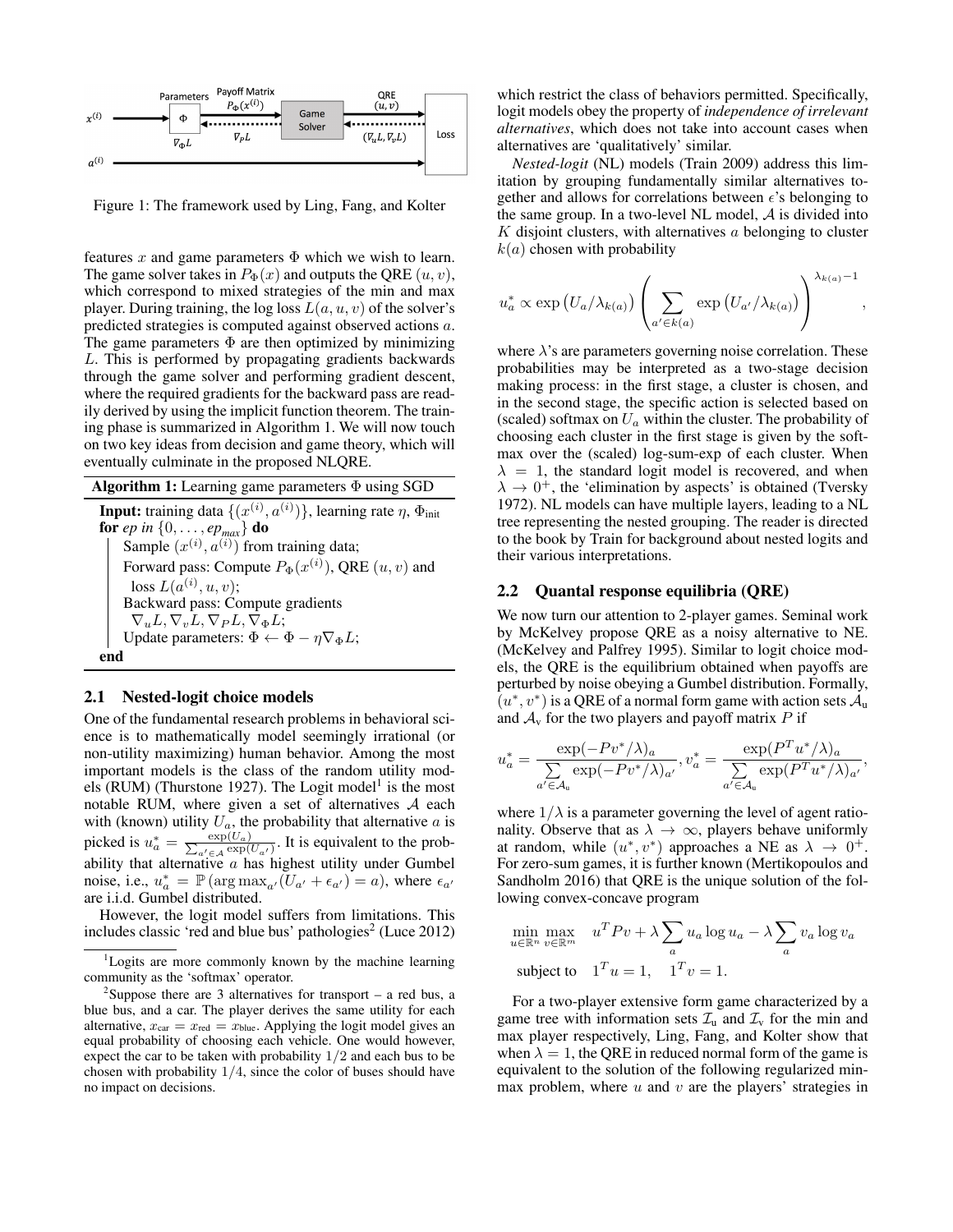*sequence form* (Von Stengel 1996).

$$
\min_{u} \max_{v} u^{T} P v + \sum_{h \in \mathcal{I}_{u}} \sum_{a \in \mathcal{A}_{h}} u_{a} \log \frac{u_{a}}{u_{p_{h}}}
$$

$$
- \sum_{h \in \mathcal{I}_{v}} \sum_{a \in \mathcal{A}_{h}} v_{a} \log \frac{v_{a}}{v_{p_{h}}}
$$
  
subject to  $E u = e$ ,  $F v = f$  (1)

In the above,  $P$  is the sequence form payoff matrix and  $E$ and F are the sequence form constraint matrices.  $A_h$  denotes the possible actions at information set h, while  $p_h$  is the action (from the same player) preceding  $h$ . In the sequence form, one works with *realization plans* u, v as opposed to probability vectors. These realization plans represent probabilities of choosing a given sequence, while the constraint matrices E, F are matrices containing  $\{0, 1, -1\}$ and contain parent-child relationships in the game tree. The sequence form is significantly more compact than the normal form while retaining virtually all of its strategic elements.

## 3 Nested-logit quantal response equilibria

Our proposed Nested-logit QRE (NLQRE) is a generalization of both the QRE (in zero-sum games) and NL models. That is, it generalizes NL models to two player zero-sum games, or equivalently, extends the QRE by permitting a more general nested logit structure. This allows us to model a far wider range of player behaviors, and in particular, cases where player rationality varies between stages of the game. We assume that the grouping of actions within each information set is known a-priori. The NLQRE is given by the unique solution to the following optimization problem

$$
\min_{u} \max_{v} \qquad u^T P v + \sum_{h \in \mathcal{I}_u} \lambda_h \sum_{a \in \mathcal{A}_h} u_a \log \frac{u_a}{u_{p_h}}
$$
\n
$$
- \sum_{h \in \mathcal{I}_v} \lambda_h \sum_{a \in \mathcal{A}_h} v_a \log \frac{v_a}{v_{p_h}}
$$
\n
$$
\text{subject to} \qquad E u = e, \quad F v = f. \tag{2}
$$

The NL model is recovered in a one-player setting (i.e.,  $Pv$ ) is a constant vector) and the QRE is recovered when there is no nesting and  $\lambda$ 's are equal. Ling, Fang, and Kolter assumes that all the  $\lambda$ 's are equal to 1 and focus on learning entries of the payoff matrix  $P$  by exploiting the smoothness of QRE solutions. This allows us to employ gradient-based approaches (Amin, Singh, and Wellman 2016) for learning. In this paper, we do not assume  $\lambda$ 's are known in our solution concept and instead treat them as parameters to be learned.

The additional representation power brought by introducing  $\lambda$ 's to 1 cannot be achieved by a simple scaling of the payoff matrix in the original formulation by Ling, Fang, and Kolter, even in the non-nested, simultaneous move normal form settings. To see why this is so, consider the game of symmetric rock-paper-scissors with non-uniform rewards (i.e., the payoffs for winners depend on their specific action). Suppose the game is played between 'strong' and 'weak' players, and this is reflected by low and high  $\lambda$  parameters

respectively. Due to differing  $\lambda$ 's for each player, the strategies of the two players in equilibrium are different. However, scaling  $P$ , or even changing individual payoffs for winners (while maintaining symmetry) can only result in symmetric equilibrium.

*Remark 1*. Readers familiar with nested logits may recall that the most common form of nested logits do not admit chance nodes (or in our 2-player setting, parallel information sets). It may be shown that there is a natural way of doing so by considering representing each alternative as a pure strategy in the *reduced normal form*, and by nesting each action based on the information sets which have a nonzero probability of being reached. The details are presented in the appendix.

*Remark 2*. The expression in (2) is fairly general. Broadly speaking, our framework allows for 2 types of nesting. First we allow for nesting via information sets (i.e., each information set gets its own  $\lambda$ , see Remark 1), and second, by clustering actions within an information set, which is achieved by introducing intermediate information sets (e.g., the 'red and blue bus' example). Our experiments in Section 5 focus on the former. However (2) and our proposed solver is able to handle the latter case, assuming that the nesting structure is known a-priori.

#### 3.1 NLQRE solver

 $\left($ 

Following the ideas proposed by Ling, Fang, and Kolter, we present a naive solver for the NLQRE based on Newton's method. Denote  $C_a$  and  $C_{a'}$  as sets of possible information sets immediately following  $a$  or  $a'$ . Define  $J_a = \sum_{h' \in C_a} \lambda_{h'}$ , and let  $\rho_a$  be the information set immediately preceding the action a, i.e. h where  $a \in A_h$ . The KKT conditions for (2) are, for all  $h' \in \mathcal{I}_v, a' \in \mathcal{A}_{h'}$ , and for all  $h \in \mathcal{I}_u, a \in \mathcal{A}_h$ ,

$$
(Pv)_a + \lambda_{\rho_a} (1 + \log \frac{u_a}{u_{p_h}}) - J_a + \sum_{c \in C_a} \mu_c - \mu_h = 0
$$
  

$$
P^T u)_{a'} - \lambda_{\rho_{a'}} (1 + \log \frac{v_{a'}}{v_{p_{h'}}}) + J_{a'} + \sum_{c \in C_{a'}} \nu_c - \nu_{h'} = 0
$$
  

$$
Eu - e = 0 \qquad Fv - f = 0.
$$
 (3)

These are necessary and sufficient conditions for NLQRE, implying that the NLQRE can be found by applying Newton's method to (3), yielding the following updates

$$
\begin{bmatrix}\n\Xi(u) & P & E & 0 \\
P^T & -\Xi(v) & 0 & F \\
E^T & 0 & 0 & 0 \\
0 & F^T & 0 & 0\n\end{bmatrix}\n\begin{bmatrix}\n\Delta u \\
\Delta v \\
\Delta \mu \\
\Delta \nu\n\end{bmatrix} = -g(u, v, \mu, \nu), \quad (4)
$$
\nwhere\n
$$
\Xi(u)_{ab} = \begin{cases}\n\frac{\lambda_{\rho_a} + \sum_{h' \in C_a} \lambda_{h'}}{u_a}, & a = b \\
-\frac{\lambda_{\rho_a}}{u_a}, & p_{\rho_a} = b \\
-\frac{\lambda_{\rho_b}}{u_a}, & p_{\rho_b} = a\n\end{cases}
$$
, (5)

 $g(u, v, \mu, \nu)$  contains terms in (3) and  $\Xi(v)$  is defined analogously in terms of the appropriate v and  $\lambda$ 's. Observe that  $\Xi(u)$  and  $\Xi(v)$  are diagonally dominant and symmetric, implying that they are positive definite. In the back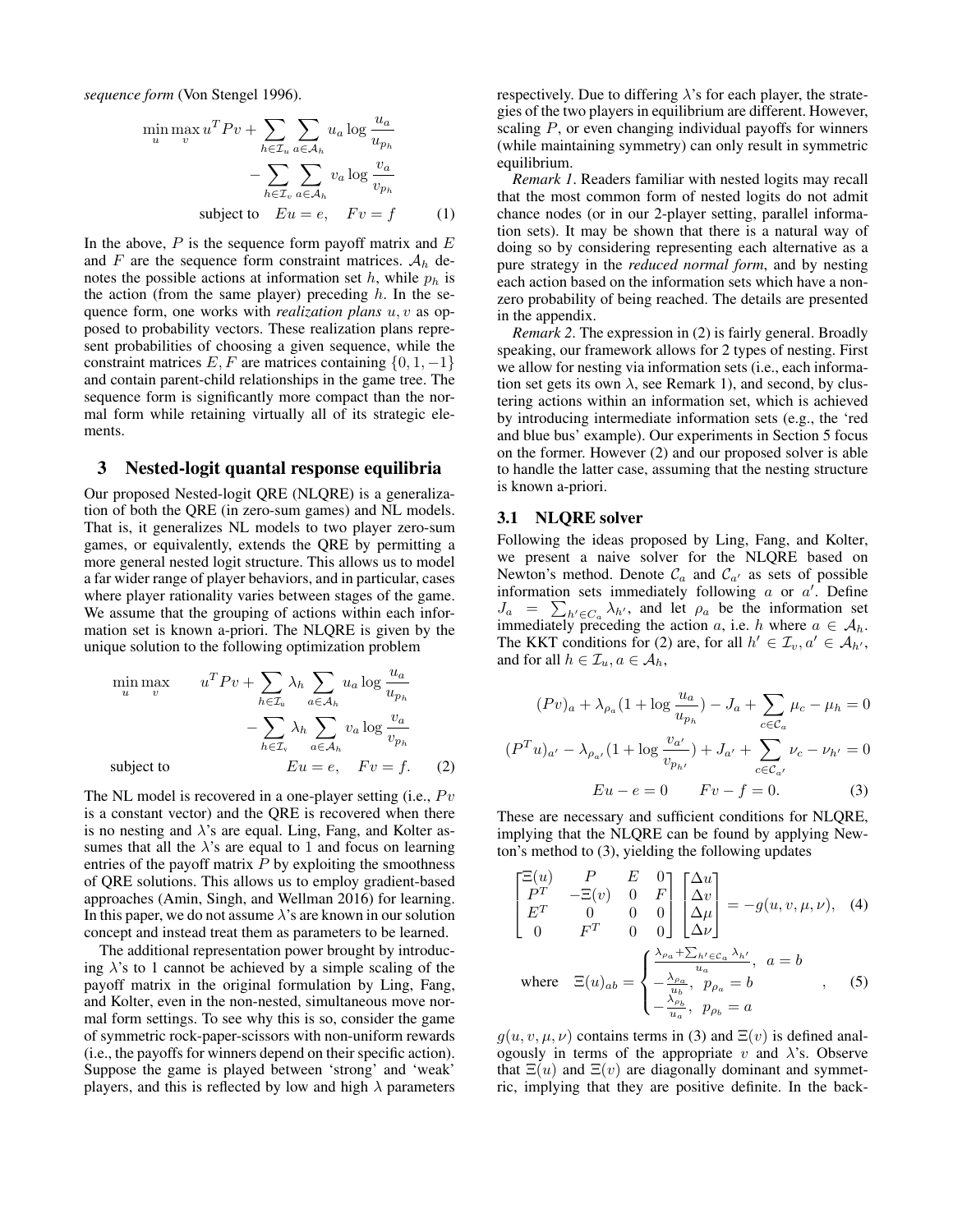ward pass, we require the gradients of the loss L with respect to P and  $\lambda$ . Similar to prior work (Gould et al. 2016; Amos and Kolter 2017; Ling, Fang, and Kolter 2018), this may be done by applying the implicit function theorem or by simply manipulating differentials. This yields the gradients  $\nabla_P L = y_u v^T + u y_v^T$ ;  $\nabla_{\lambda_h} L = \kappa_h^T y_u$  for  $h \in \mathcal{I}_u$ ,  $\nabla_{\lambda_h} L = -K_h^T y_v$  for  $h \in \mathcal{I}_v$ , where

$$
(\kappa_h)_a = \begin{cases} 1 + \log(u_a/u_{p_{\rho_a}}), & \rho_a = h \\ -1, & h \in C_a \end{cases}
$$
 (6)

$$
(K_h)_a = \begin{cases} 1 + \log(v_a/v_{p_{\rho_a}}), & \rho_a = h \\ -1, & h \in C_a \end{cases}
$$
 (7)

$$
\begin{bmatrix} y_u \\ y_v \\ y_\mu \\ y_\nu \end{bmatrix} = \begin{bmatrix} -\Xi(u) & P & E & 0 \\ P^T & \Xi(v) & 0 & F \\ E^T & 0 & 0 & 0 \\ 0 & F^T & 0 & 0 \end{bmatrix}^{-1} \begin{bmatrix} -\nabla_u L \\ -\nabla_v L \\ 0 \\ 0 \end{bmatrix}.
$$
 (8)

#### 4 Fast forward and backward pass solvers

In the framework of Ling, Fang, and Kolter, each gradient step in Algorithm 1 involves solving an optimization problem. Thus, having efficient solvers is crucial in scaling up. In the naive solver, the forward pass is solved using Newton's method and we need to solve the system of linear equations (5) in each iteration. When the game tree is large, solving the system of linear equations in (5) multiple times dramatically slows down training. Similarly for the backward pass, one needs to solve a single linear system shown in (8). When the game is large, naively solving the linear system is also prohibitively slow, even when utilizing sparse matrices. This serves as motivation for a first-order iterative method (FOM) which do not require the solution of a linear system as a subroutine. FOMs are also computationally attractive for solving extensive form games because of the underlying tree structures in games which may be exploited. We will focus on optimization problems in the following min-max form.

$$
\min_{Ex=x_0} \max_{F y=y_0} x^T P y + \mathcal{E}(x) - \mathcal{F}(y),
$$
\n(9)

where  $\mathcal{E}(x)$  and  $\mathcal{F}(y)$  are strictly convex functions. It is obvious from (2) that the forward pass in our problem solves a problem in this form. We will show later that the backward pass problem shown in (8) can also be seen as solving a problem in this format.

Many methods to solve (9) have been proposed. In this paper, we adapt the method proposed by Chambolle and Pock  $(2016)^3$ . This, as well as many other first order methods apply best response subroutines towards smoothed versions of the min or max original problem taken in isolation. The solution is obtained by alternating between best-responses to minimization and maximization. Algorithm 2 gives the highlevel overview of the optimization procedure, where BR are smoothed best responses with appropriately chosen Bregman divergences  $D_x, D_y$ , their associated convex functions  $\Psi_x, \Psi_y$ , and 'step sizes'  $\tau, \alpha$ .

$$
BR_x(\bar{x}, \tilde{y}) = \underset{Ex = x_0}{\arg \min} x^T P \tilde{y} + \mathcal{E}(x) + \frac{1}{\tau} D_x(x, \bar{x})
$$

$$
BR_y(\bar{y}, \tilde{x}) = \underset{F_y = y_0}{\arg \min} -\tilde{x}^T P y + \mathcal{F}(y) + \frac{1}{\sigma} D_y(y, \bar{y}).
$$

We first set  $\tau = \sigma$  for convenience. For Algorithm 2 to be practical, we will require the best response oracles  $BR_x, BR_y$  to be computed efficiently. By setting  $D_x(x, \bar{x})$ and  $D_y(y, \bar{y})$  to be of specific form similar to  $\mathcal{E}(x)$  and  $\mathcal{F}(y)$ respectively will simplify  $BR_x$  and  $BR_y$  to be (up to a factor) of the forms

$$
\argmin_{Ex = x_0} x^T c_x + \mathcal{E}(x) \quad \text{and} \quad \argmin_{F y = y_0} y^T c_y + \mathcal{F}(y),
$$

which are efficiently computed by exploiting the structure of the problem in extensive form games. This avoids the need to solve a linear system with  $P$  as part of the design matrix. The remainder of this section outlines the procedures required for both forward and backward passes. For brevity, we discuss this from the view of the minimization – the maximization subroutine is entirely analogous. Lastly, we remark that the computational advances in this section are independent of the NLQRE, i.e., they remains applicable to the original framework of Ling, Fang, and Kolter.

| <b>Algorithm 2:</b> FOM method to solve $(9)$      |
|----------------------------------------------------|
| <b>Input:</b> $x^{(0)}, y^{(0)}, P, \tau, \sigma$  |
| for i in $\{0, \ldots\}$ do                        |
| $\tilde{y} = y^{(i)}$ ;                            |
| $x^{(i+1)} = BR_x(x^{(i)}, \tilde{y}; P, \tau);$   |
| $\tilde{x} = 2x^{(i+1)} - x^{(i)};$                |
| $y^{(i+1)} = BR_y(y^{(i)}, \tilde{x}; P, \sigma);$ |
| end                                                |

**Forward Pass** For this section, the  $u = x, v = y$  when referring Algorithm 2. Setting  $\mathcal{E}(u)$ ,  $\mathcal{F}(v)$  to be the entropy terms in (2) and  $u_0 = e, v_0 = f$  gives the expression in the form of (9). The natural divergence to be chosen is the standard entropy divergence adapted to the dilated setting (dropping terms in  $D_u$  which do not contain u).

$$
\Psi_u(u) = \mathcal{E}(u) = \sum_{h \in \mathcal{I}_u} \lambda_h \sum_{a \in \mathcal{A}_h} u_a \log \frac{u_a}{u_{p_h}}
$$

$$
D_u(u, \bar{u}) = \Psi_u(u) - u^T \Psi'_u(\bar{u})
$$

$$
\Psi'_u(\bar{u}) = \lambda_{\rho_a} - \sum_{h' \in C_a} \lambda_{h'} + \lambda_{\rho_a} \log \frac{\bar{u}_a}{\bar{u}_{p_a}}
$$

where a similar expression holds for  $D_v(v, \bar{v})$ . Plugging into the expression for  $BR_u$  gives

$$
BR_u(\bar{u}, \tilde{v}) = \underset{Eu=e}{\arg\min} \frac{\tau}{1+\tau} u^T \left( P\tilde{v} + \Psi'_u(\bar{u}) \right) + \mathcal{E}(u).
$$

It is known that,  $BR_u(\bar{u}, \tilde{v})$  may be solved by a single bottom-up traversal of the game tree and a single sparse

<sup>&</sup>lt;sup>3</sup>Note that the algorithm by Chambolle and Pock is more general and applies beyond game solving.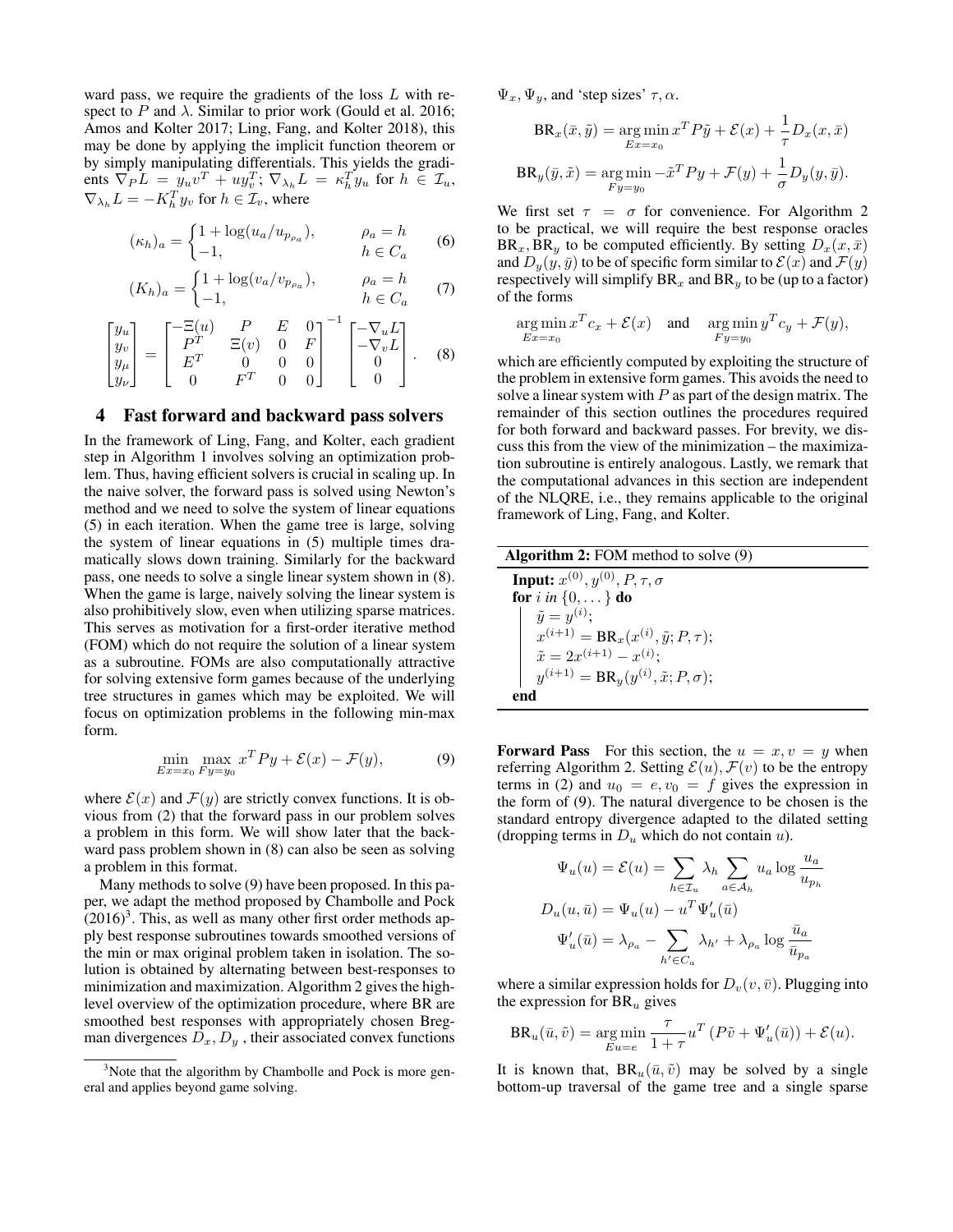matrix-vector multiplication (Hoda et al. 2010). At each information set , we solve for the 'behavioral' best response (i.e., assuming that information set was the root). Each of these sub-problems may be expressed in closed form using log-sum-exp and softmax functions. The sequence form is recovered from behavioral strategies with a single downwards traversal of the tree. The precise details are contained in the appendix.

Backward Pass The backward pass also requires solving a linear system to obtain  $[y_u \ y_v \ y_\mu \ y_\nu]$ . We first begin by making the crucial observation that the (necessary and sufficient) KKT conditions of the following optimization problem is precisely the linear system in (8).

$$
\min_{x} \max_{y} \quad x^T P y + \frac{1}{2} x^T \Xi(u) x - \frac{1}{2} y^T \Xi(v) y
$$

$$
+ \nabla_u L^T x + \nabla_v L^T y
$$
  
subject to 
$$
Ex = 0 \qquad Fy = 0. \tag{10}
$$

Note that  $u$  and  $v$  are constants in the backwards pass, here we are optimizing over x, y, which are *not* probabilities. Since  $\Xi(u)$  and  $\Xi(v)$  are positive definite, this is a convex-concave problem of the form required by Algorithm 2. We select the natural distance generating function  $\Psi_x = \frac{1}{2}x^T \Xi(u)x$  which yields (ignoring terms containing only  $\bar{x}$ ),

$$
D_x(x,\bar{x}) = \frac{1}{2}x^T \Xi(u)x - x^T \Xi(u)\bar{x}
$$

Plugging this into the expression for  $BR_x(\bar{x}, \tilde{y})$  and rearranging gives

$$
\underset{Ex=0}{\arg\min} \frac{\tau}{1+\tau} x^T (\nabla_u L + P\tilde{y} - \frac{1}{\tau} \Xi(u)\bar{x}) + \frac{1}{2} x^T \Xi(u)x
$$
\n(11)

Letting  $c = \frac{\tau}{1+\tau} \left( \nabla_u L + P \tilde{y} - \frac{1}{\tau} \Xi(u) \bar{x} \right)$  in (16) gives the KKT conditions

$$
c + E^T \gamma + \Xi(u)x = 0, \qquad Ex = 0
$$

where  $\gamma$  are Lagrange multipliers. Multiplying by  $E\Xi^{-1}(u)$ gives a linear system in  $\gamma$ 

$$
E\Xi^{-1}(u)c + E\Xi^{-1}E^{T}\gamma = 0.
$$
 (12)

After solving for  $\gamma$ , one may solve for x

$$
x = \Xi^{-1}(u) \left( -c - E^T \gamma \right). \tag{13}
$$

**Proposition 1.** *Solving for*  $\gamma$  *and* x *in Equations* (12) *and* (13) *require linear time (in the size of the game tree).*

The derivation involves exploiting the tree-structure inherent in extensive form games. Computational details and proofs are deferred to the appendix.

#### 5 Experiments

The proposed first order method was implemented using Cython. We chose to do so since the best-response subroutines require tree-traversals, which are expensive in Python. while the second order method used the Numpy and Scipy

libraries for the solution of linear systems. Where possible, we utilized the Scipy sparse matrix library. This was seen to provide a significant speedup for sparse  $P$  for both our method and Newton's method. The PyTorch automatic differentiation library (Paszke et al. 2017) was used to automatically obtain gradients for components outside the game solving module.

## 5.1 Synthetic datasets

Here we use randomly generated extensive form games to illustrate the computational efficiency of our proposed first order method compared to the second order method used by Ling, Fang, and Kolter. We evaluate the solvers for the forward and backward passes in isolation. The experiments are run over several depths d. Normal form games have  $d = 1$ . When  $d > 1$ , we adopt the following extensive form game. players play  $d$  distinct simultaneous sub-games in succession, where each simultaneous sub-game has  $\hat{n}$  actions. Transitions to the next sub-game is governed by the joint action by both players, i.e., the size of  $P$  will be exponential in  $d$ . The payoff matrices  $P$  were generated with each non-zero entry uniformly chosen from [−10, 10], and rationality parameter  $\lambda$  for *each* information set uniformly and independently chosen between [0.9, 1.1]. All timings presented are wall-clock timings. Experiments are run on the cloud with identical Amazon EC2 instances. We set  $\tau = 0.1$ for all evaluations.

Evaluation of forward passes In the forward pass, we compared the baseline Newton solver to our proposed firstorder method. However, the termination criterion for the 2 methods are non-identical; as Newton's method minimizes the residual rather than duality gap. To strike a fair comparison, we evaluated the 2 methods by first running Newton's method till a residual of less than  $10^{-3}$  is achieved. The duality gap of that solution is computed and subsequently used as the termination criterion for the FOM<sup>4</sup>. The timings and speedup are averaged over 50 trials and presented in Figure 2.

Evaluation of backward passes In the backward pass, the comparison for our proposed FOM is against solving the linear system in (8) directly. In the loss function, we will concern ourselves with the setting where the true matrix P and  $\lambda$ parameters are used in computing  $u, v$  for the forward pass. This corresponds to the case the model is already fairly well trained. The results over 50 trials are presented in Figure 3.

It is clear from both figures that our method scales much better than Newton's method for randomly generated matrices. Speedups of more than an order of magnitude are fairly common, and the improvement increases with problem size. Furthermore, it was also observed that our method consumed far less memory than sparse solvers. In fact, solving the sparse system when  $d = 3$ ,  $\hat{n} = 17$  (not plotted) required more than 10GB of memory. On the other hand, our FOM was able to solve such instances in less than a minute,

 $4$ On occasion, the Newton solver gave a gap extremely close to numerical precision. In these cases, we apply to a termination criterion of  $10^{-12}$ .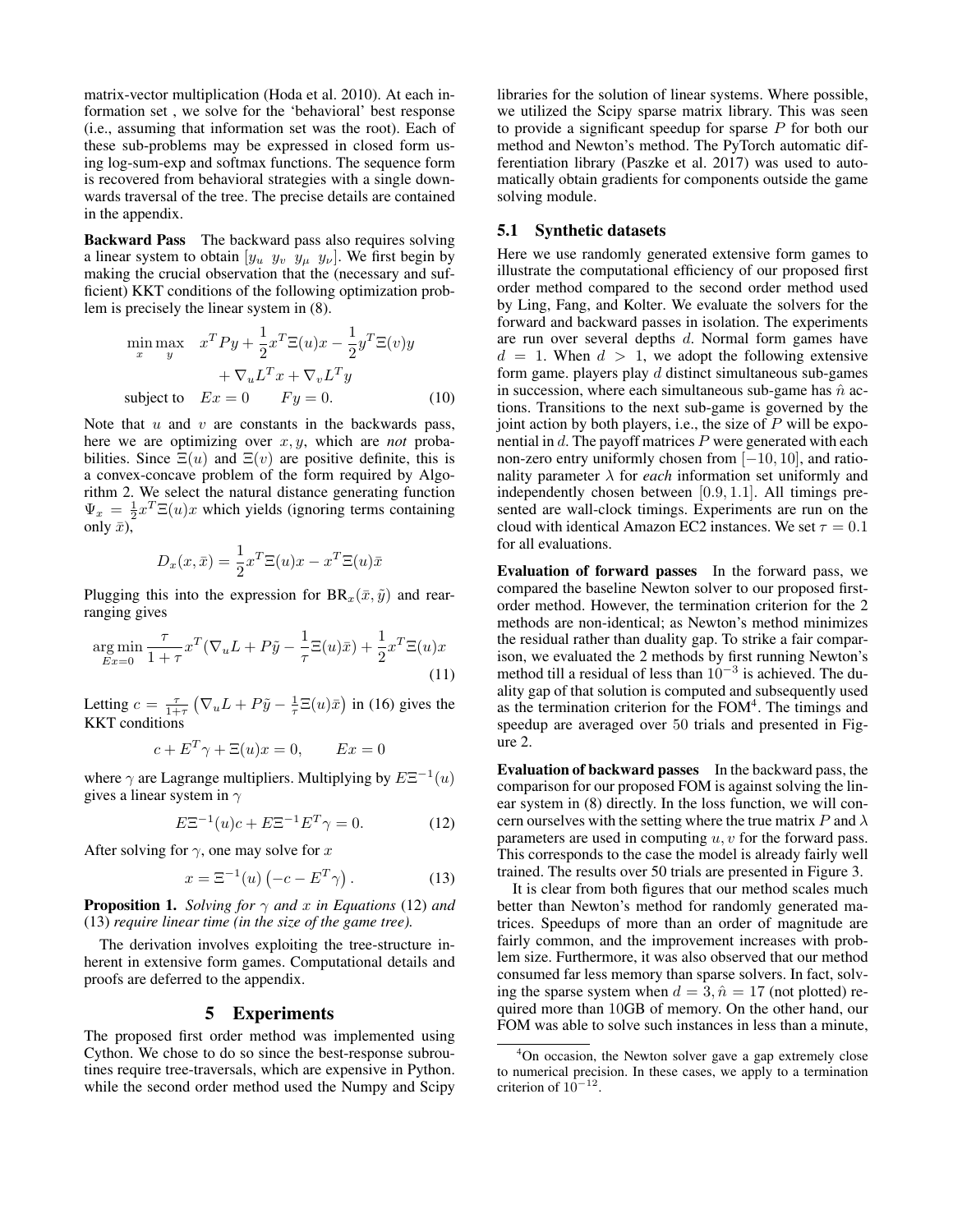

Figure 2: Timings (left) and speedup (right) for forward passes. From top to bottom,  $d = 1, 2$ . Error bars represent 1 standard deviation. Dotted lines are optimal results given the ground truth.

and with no noticeable increase in memory usage. Note that P contains more than 1.4 million rows and columns in this setting.

#### 5.2 One-Card Poker

Here we evaluate our method on the game of one card poker. This multi-card extension of Kuhn poker contains most interesting strategic elements of game playing (e.g., bluffing) and was used by Ling, Fang, and Kolter to illustrate that it is possible to learn distribution of cards in a deck just by observation player actions. However, the authors worked only on tiny settings with just 4 cards – in sequence form, player strategies may be represented in a 16 dimension vector. Furthermore, the authors assumed that there were no varying input features (i.e., the card distributions were identical for each action observed). These assumptions enabled them to achieve significant speedup by solving the game just once in the forward pass, rather than once for each point in the mini-batch. As we will see, their solver is too slow to be of practical use in larger or featurized settings.

Here, we operate in a slightly different setting. Instead of trying to learn underlying card distributions, we learn player rationality parameters. We assume that player rationality is independent of the cards being drawn, and only depends on the past actions of (both) players. In this setting, there are just 4 parameters to be learned. This is independent of the size of the deck.

We generate our data assuming that player rationality is some linear function of a scalar feature, i.e., there are 4 weights to be learned. The weight vector is drawn uniformly from  $[0, 0.01]$ . Feature vectors are drawn between  $[0, 1]$ . Our model is  $\lambda_h = w_i \times f + \epsilon_\lambda$ . The addition of a small  $\epsilon_\lambda$  ensures that the  $\lambda$ 's will always remain positive; in our experiments,  $\epsilon_{\lambda} = 0.001$ . For each feature, we compute the  $\lambda$ 's and find its corresponding equilibrium from which we sample player actions. The training set of size 2000, with an independent test set of size 1000. We minimized the log loss using the Adam optimizer with a batch size of 64 and learning rate of  $10^{-4}$ .



Figure 3: Timings (left) and speedup (right) for backward passes. From top to bottom,  $d = 1, 2, 3$ . Error bars represent 1 standard deviation. Dotted lines are optimal results given the ground truth.

We compared our solver against Newton's method, which terminates at a residual of  $10^{-8}$ . We fixed  $\tau = 1$  for the forward solver and  $\tau = 0.1$  for the backward solver. The results are plotted in Figure 4.

In all 3 cases, both the log-loss is close to optimal given around 30 epochs. As expected, our exacts solver exhibits behavior almost identical to that of Newton's method on a per-epoch basis. Our solver is significantly faster than the baseline. It was observed that at almost all stages of training, Newton's method took almost 2 orders of magnitude time in order to learn a model of similar performance. In fact, a single epoch using Newton's method takes as much time as training the entire model using our solver.



Figure 4: Left: log-loss and mse per epoch, Right: time required to obtain a particular log loss or mse. Dotted lines are optimal results given the ground truth.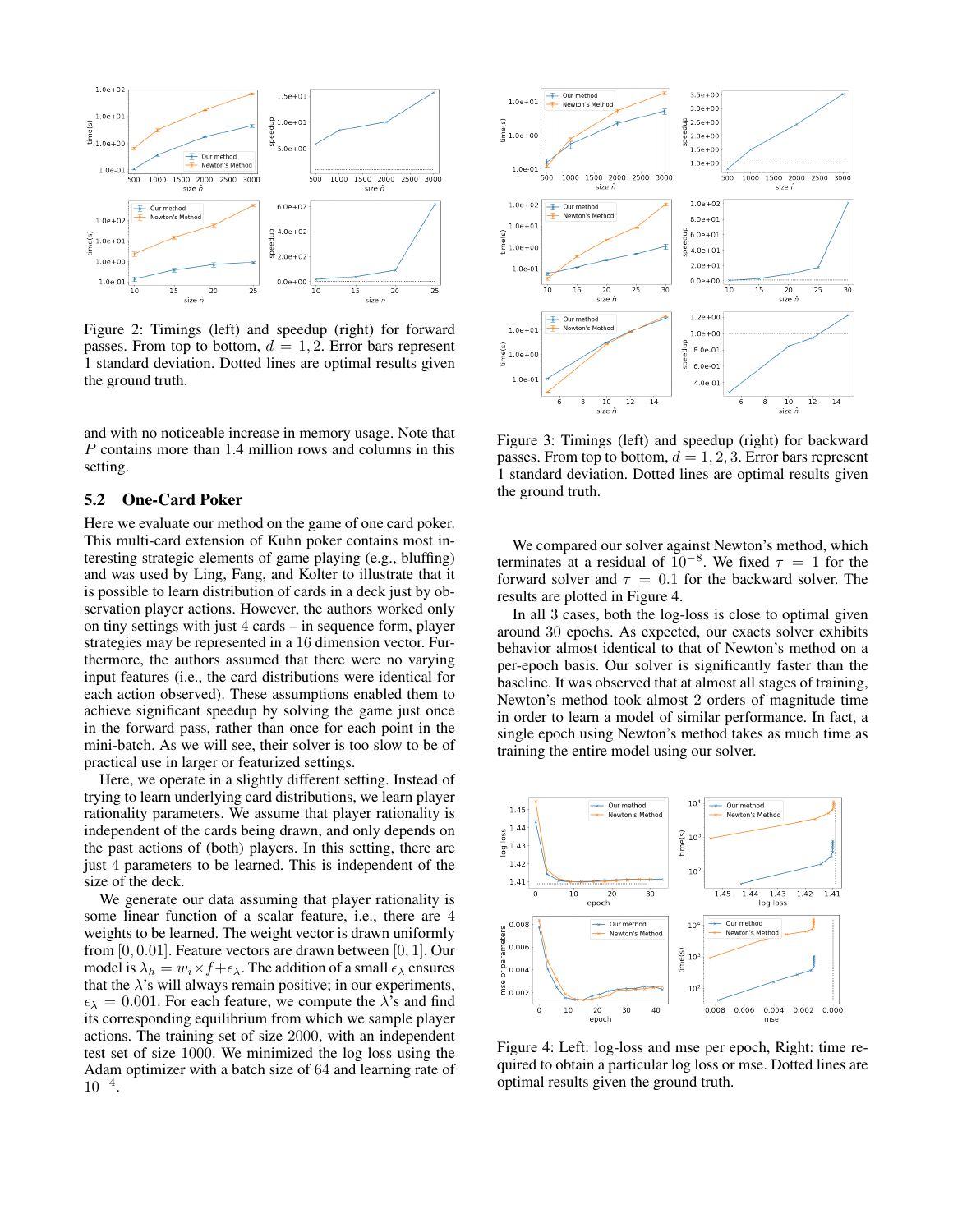|                | loss. | loss(1) | loss(2) | loss(3) | loss(4) |
|----------------|-------|---------|---------|---------|---------|
| <b>UNIFORM</b> | 1.833 | 1.099   | 1.099   | 1.099   | 0.693   |
| <b>NOFEAT</b>  | 1.422 | 0.878   | 0.863   | 0.826   | 0.130   |
| FEAT           | 1.419 | 0.874   | 0.866   | 0.818   | 0.145   |

Figure 5: Log losses for the information gathering dataset. The first column shows losses over the whole game, other columns show losses for individual stages.

#### 5.3 Information gathering dataset

Here we demonstrate the applicability of the nested logit model (i.e., a one player game) using a publically available dataset (Hunt et al. 2016). The game proceeds as follows. Suppose there are 4 faced-down cards ranging from 1-10 placed in a  $2 \times 2$  matrix (with potential repetitions). The goal of the game is to select the row containing cards with the largest sum. The game proceeds in 4 stages. At each stage of the game, the player may make a guess prematurely, or spend some points in revealing a new card. At the fourth and final stage, the player has to make a guess. The player obtains a reward of 60 and -50 points for correct and incorrect guesses, and may only guess once. The challenge is for the player to judge if it is worth paying to gather more information. Computationally, the optimal policy may be easily obtained using dynamic programming.

However, humans are rarely perfectly rational. We model bounded rationality using the nested logit model. It is assumed that the level of rationality should be a function of a) how many cards are already open, and b) side information such as one's educational qualifications. This leads to a natural description of the game with 4 different  $\lambda$ 's, each of which is some function of features, which we describe below.

Two models are trained for this experiment. NOFEAT refers to the case when there are no features (i.e., we are simply learning  $\lambda$ ) and FEAT when we are exploiting demographic information. In this case, features comprise the player's academic qualifications and age, both with one-hot encodings. A player's age is split into 8 age ranges, and education levels follow that of the UK (i.e., GCSE, A levels, Undergraduate, Graduate). Our model employs a neural network with 3 hidden layers of width 100, interspersed by rectified linear activations. To ensure  $\lambda$ 's are positive, all inputs were exponentiated before being fed into the solver. Figure 5 shows the log loss over the overall game as well as the loss at each individual stage. For comparison, we also provide the results for a player who picks a random action at every stage of the game. The learned  $\lambda$  parameters for each configuration of features is presented in Figure 6.

From Figure 5, we can see that both trained models significantly outperform UNIFORM. Log losses at each stage appear to decrease with the stage number. This is unsurprising since players behave more rationally (and hence predictably) as more information is revealed. However, our model appears to perform worse at stage 4, which is in fact a problem with full observability. We suspect this higher loss is a consequence of our model 'overfitting' to be overly confident at the final stage, incurring a huge loss on the rare occasion a



Figure 6: Rationality parameters  $\lambda$  for each stage of the game as a function of age and education. Stages are presented in row-major ordering. Note that ages are binned within some range. All respondents below the age of 18 were grouped together in a single age range.

player answers incorrectly.

Several trends are observed from Figure 6. First, notice that  $\lambda$  decrease by approximately a factor of 10 between stages. This is fairly expected, since each information gathering leads to 10 other potential states. Also unsurprisingly, better educated respondents exhibit more rationality (recall a lower  $\lambda$  implies a more rational player). Interestingly, we can see a U-shaped trend in all stages, suggesting that people in the mid twenties and thirties are most rational. Both these observations agree with the findings by (Hunt et al. 2016), where it was shown that higher educated and middle aged respondents obtained the most reward.

#### 6 Conclusion

In this paper, we substantially improve upon existing work in differentiable game learning. We propose the NLQRE which generalizes QRE and NL models. We also derive gradients for backpropagation and learning, and develop solvers which lead to speedups of several orders of magnitude. Future work include the learning of game structure and extensions for general-sum games.

## References

Amin, K.; Singh, S.; and Wellman, M. P. 2016. Gradient methods for stackelberg security games. In *Conference on Uncertainty in Artificial Intelligence*, 2–11.

Amos, B., and Kolter, J. Z. 2017. Optnet: Differentiable optimization as a layer in neural networks. *arXiv preprint arXiv:1703.00443*.

Blum, A.; Haghtalab, N.; and Procaccia, A. D. 2014. Learning optimal commitment to overcome insecurity. In *Advances in Neural Information Processing Systems*, 1826– 1834.

Chambolle, A., and Pock, T. 2016. On the ergodic conver-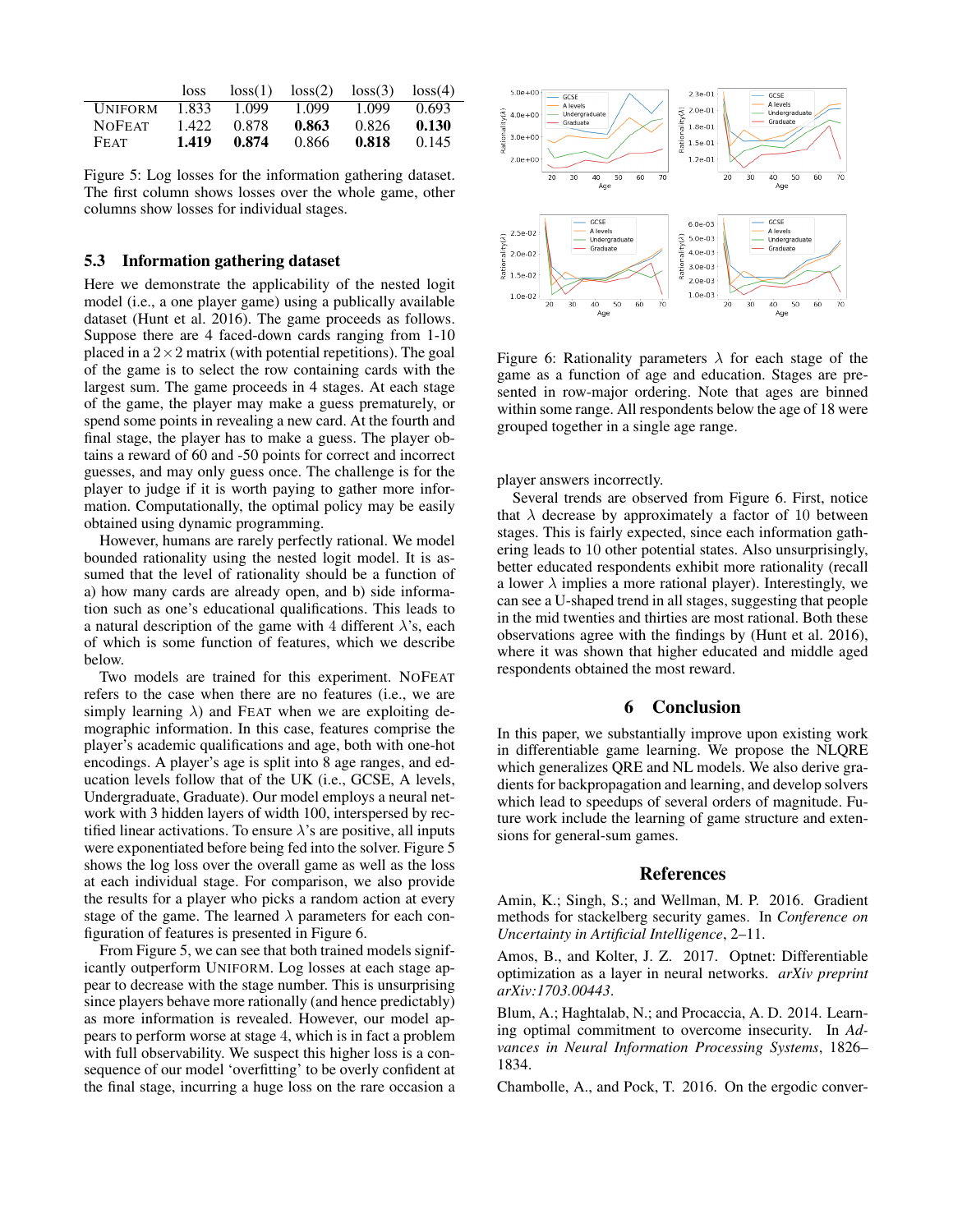gence rates of a first-order primal–dual algorithm. *Mathematical Programming* 159(1-2):253–287.

Gould, S.; Fernando, B.; Cherian, A.; Anderson, P.; Cruz, R. S.; and Guo, E. 2016. On differentiating parameterized argmin and argmax problems with application to bi-level optimization. *arXiv preprint arXiv:1607.05447*.

Hoda, S.; Gilpin, A.; Pena, J.; and Sandholm, T. 2010. Smoothing techniques for computing nash equilibria of sequential games. *Mathematics of Operations Research* 35(2):494–512.

Hunt, L. T.; Rutledge, R. B.; Malalasekera, W. N.; Kennerley, S. W.; and Dolan, R. J. 2016. Approach-induced biases in human information sampling. *PLoS biology* 14(11):e2000638.

Ling, C. K.; Fang, F.; and Kolter, J. Z. 2018. What game are we playing? end-to-end learning in normal and extensive form games. *arXiv preprint arXiv:1805.02777*.

Luce, R. D. 2012. *Individual choice behavior: A theoretical analysis*. Courier Corporation.

McKelvey, R. D., and Palfrey, T. R. 1995. Quantal response equilibria for normal form games. *Games and economic behavior* 10(1):6–38.

Mertikopoulos, P., and Sandholm, W. H. 2016. Learning in games via reinforcement and regularization. *Mathematics of Operations Research* 41(4):1297–1324.

Paszke, A.; Gross, S.; Chintala, S.; Chanan, G.; Yang, E.; DeVito, Z.; Lin, Z.; Desmaison, A.; Antiga, L.; and Lerer, A. 2017. Automatic differentiation in pytorch.

Thurstone, L. L. 1927. A law of comparative judgment. *Psychological review* 34(4):273.

Train, K. E. 2009. *Discrete choice methods with simulation*. Cambridge university press.

Tversky, A. 1972. Elimination by aspects: A theory of choice. *Psychological review* 79(4):281.

Von Stengel, B. 1996. Efficient computation of behavior strategies. *Games and Economic Behavior* 14(2):220–246.

Vorobeychik, Y.; Wellman, M. P.; and Singh, S. 2007. Learning payoff functions in infinite games. *Mach Learn* 67:145– 168.

Waugh, K.; Ziebart, B. D.; and Bagnell, J. A. 2011. Computational rationalization: the inverse equilibrium problem. In *Proceedings of the 28th International Conference on International Conference on Machine Learning*, 1169–1176. Omnipress.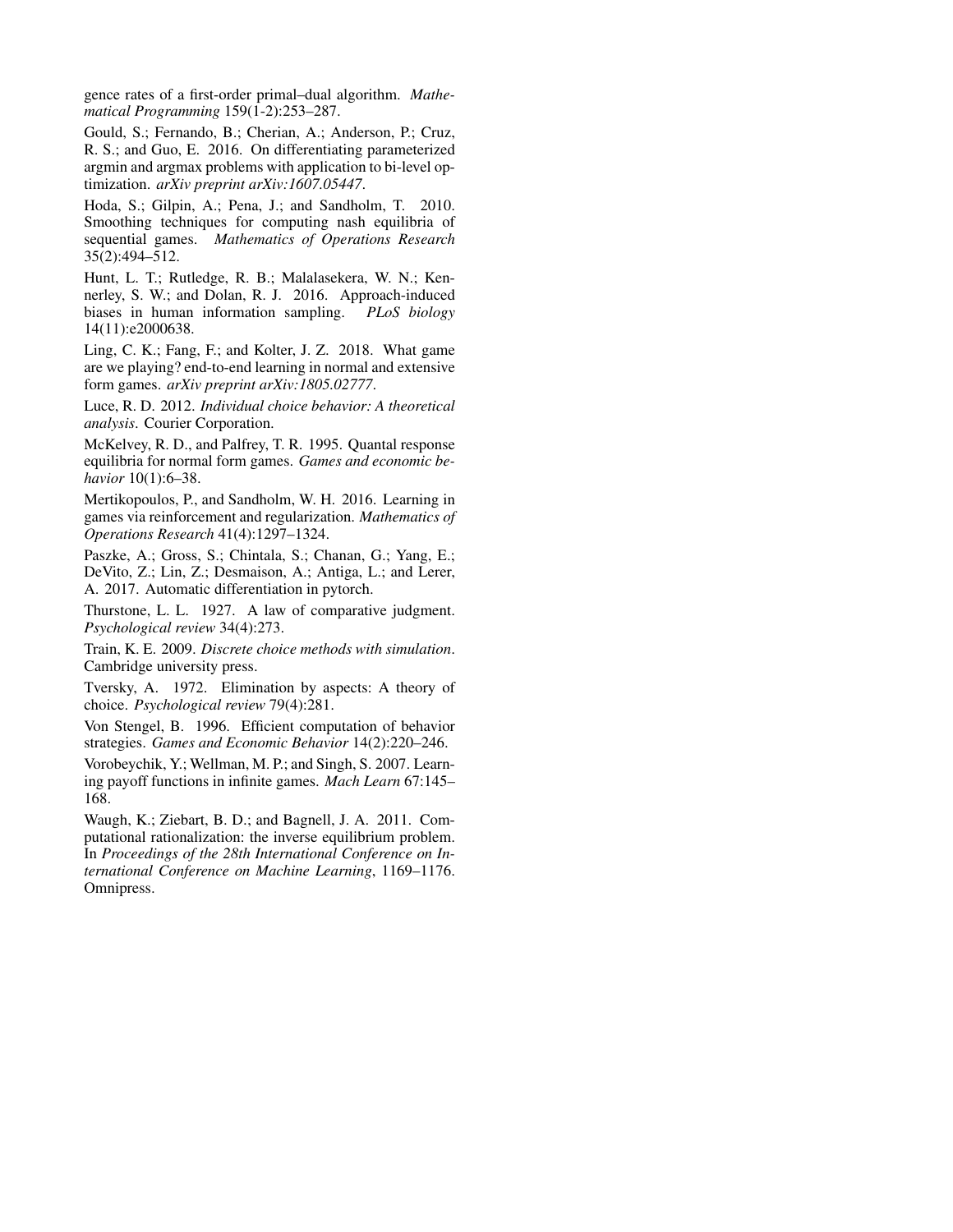# Appendix

#### Best response of the NLQRE as a nested logit

Here we show that the best-response in the NLQRE, which may contain parallel information sets (either due to chance or actions by other players) may be regarded as a nested logit. The idea is to express each strategy in the reduced normal form into a sequence of decisions, each describing what is to be done in each parallel information set.

Consider the following game in Figure 7. Chance (or the other player), labelled as (2), first chooses out of 2 actions, which is made known to the player. For example, this could be the private cards which are dealt to a player in a game of poker. The nodes  $T_1$  and  $T_2$  are the subtrees following these 2 actions by the chance player.



Figure 7: Full 2-player game tree. The first action is performed by chance (or the other player). The player has to provide for contingencies in both the red and blue trees.

Without loss of generality, let  $T_1'$  and  $T_2'$  be the tree representation of the player's strategies in subgame  $T_1$  and  $T_2$ , i.e.,  $T_1'$  and  $T_2'$  are decision trees for the player. Given that chance could have chosen either action to begin with, the pure strategies are the cross product of all strategies between  $T'_1$  and  $T'_2$ , i.e., the player has to account for all possible contingencies. This may be written as a 2-stage decision process in Figure 8, where the first and second stages are choices from  $T'_1$  and  $T'_2$  respectively, where  $T'_2$  is duplicated  $n_{\text{leaves}}$ times, where  $n_{\text{leaves}}$  is the number of possible leaves for  $T_1'$ .

The rewards are additive in each stage, implying that the best response for each of the duplicated trees are identical. (Note however that the actual payoffs are modulated by the probability of the chance player choosing the left or right action, but this factor is identical for each copy of  $T_2'$ ). Furthermore, the leaves of  $T_1'$  form a probability vector (since  $T_1'$  is a decision tree). This implies that setting the rationality

parameters for the roots of all copies  $T_2'$  to be  $\lambda_2$  and the rationality parameter at  $T_1'$  to be  $\lambda_1$  yields precisely one-player version of the optimization problem in (2), since the objective in each copy of  $T_2'$  is identical and their coefficients sum to 1. Recursively applying this process bottom up to each subtree (i.e., making duplicate copies of subtrees whenever we encounter parallel information sets) gives the desired result.



Figure 8: Player's decision tree. Red and blue components are decision trees for the player. Each leaf (or path from the root to a leaf) is a pure strategy in the reduced normal form of the game in Figure 7.

Observe that each pure strategy (path) in Figure 8 is a pure strategy in reduced normal form. However, each path may pass through different information sets (for example, when there is nesting of actions in the bus example), and hence different  $\lambda$  parameters. This is in line with what one would expect with nested logits.

#### Fast forward and backward pass solvers

In this section, we provide the complete computational details and proofs with regard of how to compute best responses for the forward and backward passes.

**Forward Pass** For this section, the  $u = x, v = y$  when referring to Algorithm 2. Setting  $\mathcal{E}(u)$ ,  $\mathcal{F}(v)$  to be the entropy terms in (2) and  $u_0 = e, v_0 = f$  gives the expression in the form of (9). The natural divergence to be chosen is the standard entropy divergence adapted to the dilated setting (dropping terms in  $D_u$  which do not contain u).

$$
\Psi_u(u) = \mathcal{E}(u) = \sum_{h \in \mathcal{I}_u} \lambda_h \sum_{a \in \mathcal{A}_h} u_a \log \frac{u_a}{u_{p_h}}
$$

$$
D_u(u, \bar{u}) = \Psi_u(u) - u^T \Psi'_u(\bar{u})
$$

$$
\Psi'_u(\bar{u}) = \lambda_{\rho_a} - \sum_{h' \in C_a} \lambda_{h'} + \lambda_{\rho_a} \log \frac{\bar{u}_a}{\bar{u}_{p_a}}
$$